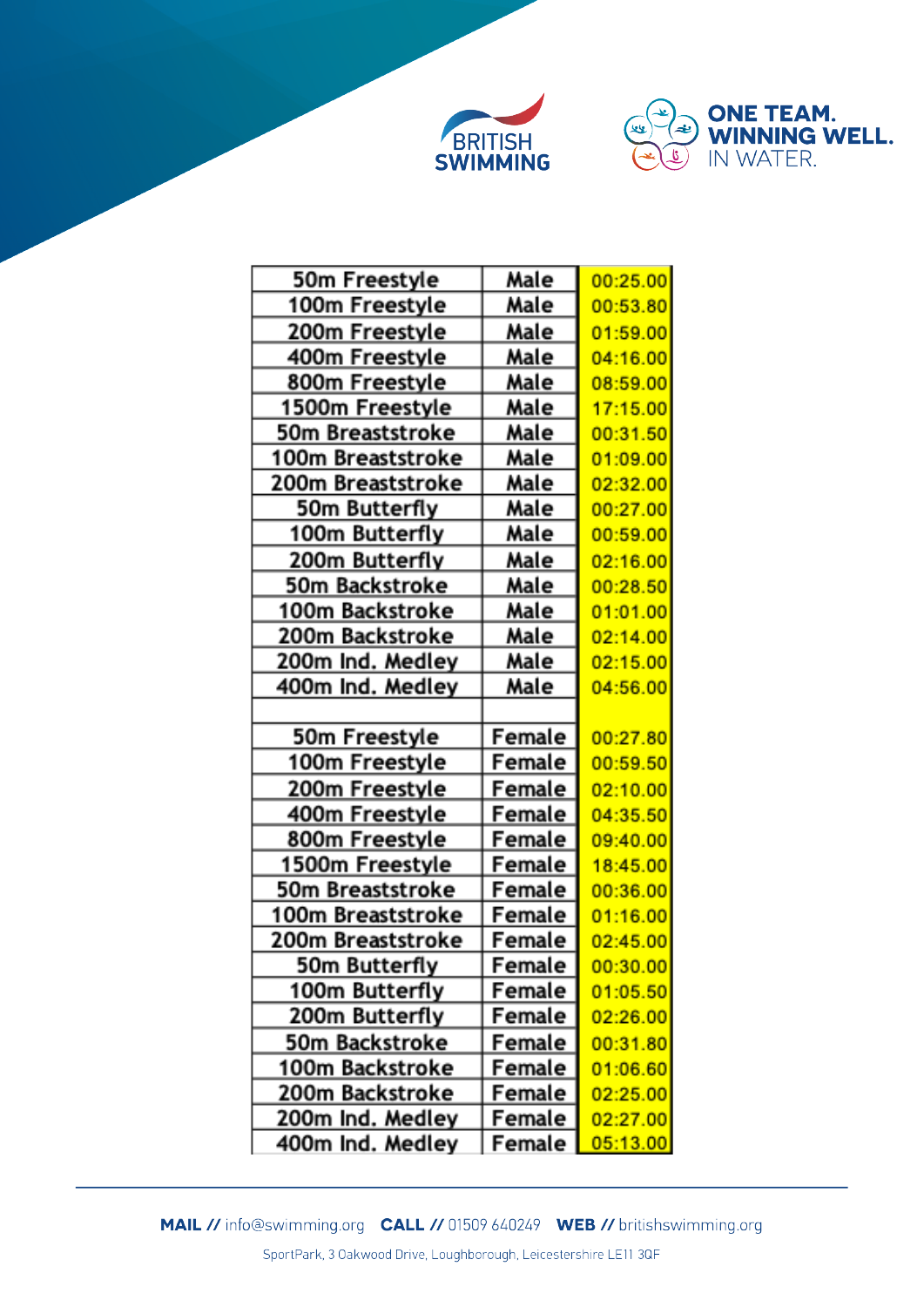# **British Swimming Championships (50m) 2022 Ponds Forge, Sheffield 5th – 10th April 2022 (Draft) Schedule of Events**

| Day 1                                                                                                                                                                                                                                                                                                                                                                                                                                                                                                                                                                                                                                                                                                                                                                                                                                                                                                                                            | Day 2                                                                                                                                                                                                                                                                                                                                                                                                                                                                                                                                                                                                                                                                                                                                                                                                                                                                                                                                                  | Day 3                                                                                                                                                                                                                                                                                                                                                                                                                                                                                                                                                                                                                                                       | Day 4                                                                                                                                                                                                                                                                                                                                                                                                                                                                                                                                                                                                        | Day 5                                                                                                                                                                                                                                                                                                                                                                                                                                                                                                                                                                                                                                                                                                                                                                                                                                      | Day 6                                                                                                                                                                                                                                                                                                                                                                                                                                                                                                                                                                                                                                                                                                                                                                                       |
|--------------------------------------------------------------------------------------------------------------------------------------------------------------------------------------------------------------------------------------------------------------------------------------------------------------------------------------------------------------------------------------------------------------------------------------------------------------------------------------------------------------------------------------------------------------------------------------------------------------------------------------------------------------------------------------------------------------------------------------------------------------------------------------------------------------------------------------------------------------------------------------------------------------------------------------------------|--------------------------------------------------------------------------------------------------------------------------------------------------------------------------------------------------------------------------------------------------------------------------------------------------------------------------------------------------------------------------------------------------------------------------------------------------------------------------------------------------------------------------------------------------------------------------------------------------------------------------------------------------------------------------------------------------------------------------------------------------------------------------------------------------------------------------------------------------------------------------------------------------------------------------------------------------------|-------------------------------------------------------------------------------------------------------------------------------------------------------------------------------------------------------------------------------------------------------------------------------------------------------------------------------------------------------------------------------------------------------------------------------------------------------------------------------------------------------------------------------------------------------------------------------------------------------------------------------------------------------------|--------------------------------------------------------------------------------------------------------------------------------------------------------------------------------------------------------------------------------------------------------------------------------------------------------------------------------------------------------------------------------------------------------------------------------------------------------------------------------------------------------------------------------------------------------------------------------------------------------------|--------------------------------------------------------------------------------------------------------------------------------------------------------------------------------------------------------------------------------------------------------------------------------------------------------------------------------------------------------------------------------------------------------------------------------------------------------------------------------------------------------------------------------------------------------------------------------------------------------------------------------------------------------------------------------------------------------------------------------------------------------------------------------------------------------------------------------------------|---------------------------------------------------------------------------------------------------------------------------------------------------------------------------------------------------------------------------------------------------------------------------------------------------------------------------------------------------------------------------------------------------------------------------------------------------------------------------------------------------------------------------------------------------------------------------------------------------------------------------------------------------------------------------------------------------------------------------------------------------------------------------------------------|
| Tuesday 5th April                                                                                                                                                                                                                                                                                                                                                                                                                                                                                                                                                                                                                                                                                                                                                                                                                                                                                                                                | Wednesday 6th April                                                                                                                                                                                                                                                                                                                                                                                                                                                                                                                                                                                                                                                                                                                                                                                                                                                                                                                                    | Thursday 7th April                                                                                                                                                                                                                                                                                                                                                                                                                                                                                                                                                                                                                                          | Friday 8th April                                                                                                                                                                                                                                                                                                                                                                                                                                                                                                                                                                                             | Saturday 9th April                                                                                                                                                                                                                                                                                                                                                                                                                                                                                                                                                                                                                                                                                                                                                                                                                         | Sunday 10th April                                                                                                                                                                                                                                                                                                                                                                                                                                                                                                                                                                                                                                                                                                                                                                           |
| Sessions 1 & 2: 09:30am & 12:30pm                                                                                                                                                                                                                                                                                                                                                                                                                                                                                                                                                                                                                                                                                                                                                                                                                                                                                                                | Sessions 4 & 5: 09:30am & 12:30pm                                                                                                                                                                                                                                                                                                                                                                                                                                                                                                                                                                                                                                                                                                                                                                                                                                                                                                                      | Session 7 & 8: 09:30am & 12:30pm                                                                                                                                                                                                                                                                                                                                                                                                                                                                                                                                                                                                                            | Session 10 & 11: 09:30am & 12:30pm                                                                                                                                                                                                                                                                                                                                                                                                                                                                                                                                                                           | Session 13 & 14: 09:30am & 12:30pm                                                                                                                                                                                                                                                                                                                                                                                                                                                                                                                                                                                                                                                                                                                                                                                                         | Session 16 & 17: 09:30am & 12:30pm                                                                                                                                                                                                                                                                                                                                                                                                                                                                                                                                                                                                                                                                                                                                                          |
| W 50 Breaststroke - H<br>M 50 Backstroke - H<br>M 400 Freestyle - H<br>W 200 Freestyle - H<br>M 400 Freestyle - H<br>W 400 Individual Medley - H<br>M 100 Breaststroke - H                                                                                                                                                                                                                                                                                                                                                                                                                                                                                                                                                                                                                                                                                                                                                                       | M 50 Breaststroke - H<br>W 50 Butterfly - H<br>M 200 Butterfly - H<br>W 100 Backstroke - H<br>M 100 Backstroke - H<br>W 200 Breaststroke - H<br>W 800 Freestyle - H                                                                                                                                                                                                                                                                                                                                                                                                                                                                                                                                                                                                                                                                                                                                                                                    | W 50 Freestyle - H<br>M 400 Individual Medley -- H<br>W 200 Butterfly - H<br>M 100 Freestvle - H<br>M 1500 Freestyle - H                                                                                                                                                                                                                                                                                                                                                                                                                                                                                                                                    | W 200 Backstroke - H<br>M 100 Butterfly - H<br>W 100 Freestyle - H<br>M 200 Breaststroke -- H                                                                                                                                                                                                                                                                                                                                                                                                                                                                                                                | W 50 Backstroke - H<br>M 50 Freestyle - H<br>W 400 Freestyle - H<br>M 200 Individual Medley - H<br>W 200 Individual Medley - H<br>M 800 Freestyle - H                                                                                                                                                                                                                                                                                                                                                                                                                                                                                                                                                                                                                                                                                      | M 50 Butterfly - H<br>W 100 Breaststroke - H<br>M 200 Backstroke - H<br>W 100 Butterfly - H<br>M 200 Freestyle - H<br>W 1500 Freestyle - H                                                                                                                                                                                                                                                                                                                                                                                                                                                                                                                                                                                                                                                  |
| Session 3: 6:00pm                                                                                                                                                                                                                                                                                                                                                                                                                                                                                                                                                                                                                                                                                                                                                                                                                                                                                                                                | Session 6: 6:00pm                                                                                                                                                                                                                                                                                                                                                                                                                                                                                                                                                                                                                                                                                                                                                                                                                                                                                                                                      | Session 9: 6:00pm                                                                                                                                                                                                                                                                                                                                                                                                                                                                                                                                                                                                                                           | Session 12: 6:00pm                                                                                                                                                                                                                                                                                                                                                                                                                                                                                                                                                                                           | Session 15: 6:00pm                                                                                                                                                                                                                                                                                                                                                                                                                                                                                                                                                                                                                                                                                                                                                                                                                         | Session 18: 6:00pm                                                                                                                                                                                                                                                                                                                                                                                                                                                                                                                                                                                                                                                                                                                                                                          |
| W 50 Breaststroke - Junior Final<br>W 50 Breaststroke - Priority Paris Final<br>W 50 Breaststroke - Open B Final<br>W 50 Breaststroke - Open A Final<br>M 50 Backstroke - Junior Final<br>M 50 Backstroke - Priority Paris Final<br>M 50 Backstroke - Open B Final<br>M 50 Backstroke - Open A Final<br>W 200 Freestyle - Junior Final<br>W 200 Freestyle - Priority Paris Final<br>W 200 Freestyle - Open B Final<br>W 200 Freestyle - Open A Final<br>M 400 Freestyle - Junior Final<br>M 400 Freestyle - Priority Paris Final<br>M 400 Freestyle - Open A Final<br>M 400 Freestyle - Open A Final<br>W 400 Individual Medley - Junior Final<br>W 400 Individual Medley - Priority Paris Final<br>W 400 Individual Medley - Open B Final<br>W 400 Individual Medley - Open A Final<br>M 100 Breaststroke - Junior Final<br>M 100 Breaststroke - Priority Paris Final<br>M 100 Breaststroke - Open B Final<br>M 100 Breaststroke - Open A Final | W 800 Freestyle - Fastest Heat<br>M 50 Breaststroke - Junior Final<br>M 50 Breaststroke - Priority Paris Final<br>M 50 Breaststroke - Open B Final<br>M 50 Breaststroke - Open A Final<br>W 50 Butterfly - Junior Final<br>W 50 Butterfly - Priority Paris Final<br>W 50 Butterfly - Open B Final<br>W 50 Butterfly - Open A Final<br>M 200 Butterfly - Junior Final<br>M 200 Butterfly - Priority Paris Final<br>M 200 Butterfly - Open B Final<br>M 200 Butterfly - Open A Final<br>W 100 Backstroke - Junior Final<br>W 100 Backstroke - Priority Paris Final<br>W 100 Backstroke - Open B Final<br>W 100 Backstroke - Open A Final<br>M 100 Backstroke - Junior Final<br>M 100 Backstroke - Priority Paris Final<br>M 100 Backstroke - Open B Final<br>M 100 Backstroke - Open A Final<br>W 200 Breaststroke - Junior Final<br>W 200 Breaststroke - Priority Paris Final<br>W 200 Breaststroke - Open B Final<br>W 200 Breaststroke - Open A Final | M 1500 Freestyle - Fastest Heat<br>W 50 Freestyle - Junior Final<br>W 50 Freestyle - Priority Paris Final<br>W 50 Freestyle - Open B Final<br>W 50 Freestyle - Open A Final<br>M 400 Individual Medley - Junior Final<br>M 400 Individual Medley - Priority Paris Final<br>M 400 Individual Medley - Open B Final<br>M 400 Individual Medley - Open A Final<br>W 200 Butterfly - Junior Final<br>W 200 Butterfly - Priority Paris Final<br>W 200 Butterfly - Open B Final<br>W 200 Butterfly - Open A Final<br>M 100 Freestyle - Junior Final<br>M 100 Freestyle - Priority Paris Final<br>M 100 Freestyle - Open B Final<br>M 100 Freestyle - Open A Final | W 200 Backstroke - Junior Final<br>W 200 Backstroke - Priority Paris Final<br>W 200 Backstroke - Open B Final<br>W 200 Backstroke - Open A Final<br>M 100 Butterfly - Junior Final<br>M 100 Butterfly - Priority Paris Final<br>M 100 Butterfly - Open B Final<br>M 100 Butterfly - Open A Final<br>W 100 Freestyle - Junior Final<br>W 100 Freestyle - Priority Paris Final<br>W 100 Freestyle - Open B Final<br>W 100 Freestyle - Open A Final<br>M 200 Breaststroke - Junior Final<br>M 200 Breaststroke - Priority Paris Final<br>M 200 Breaststroke - Open B Final<br>M 200 Breaststroke - Open A Final | M 800 Freestyle - Fastest Heat<br>W 50 Backstroke - Junior Final<br>W 50 Backstroke - Priority Paris Final<br>W 50 Backstroke - Open B Final<br>W 50 Backstroke - Open A Final<br>M 50 Freestyle - Junior Final<br>M 50 Freestyle - Priority Paris Final<br>M 50 Freestyle - Open B Final<br>M 50 Freestyle - Open A Final<br>W 400 Freestyle - Junior Final<br>W 400 Freestyle - Priority Paris Final<br>W 400 Freestyle - Open B Final<br>W 400 Freestyle - Open A Final<br>M 200 Individual Medley - Junior Final<br>M 200 Individual Medley - Priority Paris Final<br>M 200 Individual Medley - Open B Final<br>M 200 Individual Medley - Open A Final<br>W 200 Individual Medley - Junior Final<br>W 200 Individual Medley - Priority Paris Final<br>W 200 Individual Medley - Open B Final<br>W 200 Individual Medley - Open A Final | W 1500 Freestyle - Fastest Heat<br>M 50 Butterfly - Junior Final<br>M 50 Butterfly - Priority Paris Final<br>M 50 Butterfly - Open B Final<br>M 50 Butterfly - Open A Final<br>W 100 Breaststroke - Junior Final<br>W 100 Breaststroke - Priority Paris Final<br>W 100 Breaststroke - Open B Final<br>W 100 Breaststroke - Open A Final<br>M 200 Backstroke - Junior Final<br>M 200 Backstroke - Priority Paris Final<br>M 200 Backstroke - Open B Final<br>M 200 Backstroke - Open A Final<br>W 100 Butterfly - Junior Final<br>W 100 Butterfly - Priority Paris Final<br>W 100 Butterfly - Open B Final<br>W 100 Butterfly - Open A Final<br>M 200 Freestyle - Junior Final<br>M 200 Freestyle - Priority Paris Final<br>M 200 Freestyle - Open B Final<br>M 200 Freestyle - Open A Final |

• Junior Final – Males born 2004, 2005, 2006 & 2007, Females born 2005, 2006, 2007 & 2008

• Priority Paris Final – Males & Females born 2001 or younger

• Open A & B Finals – All ages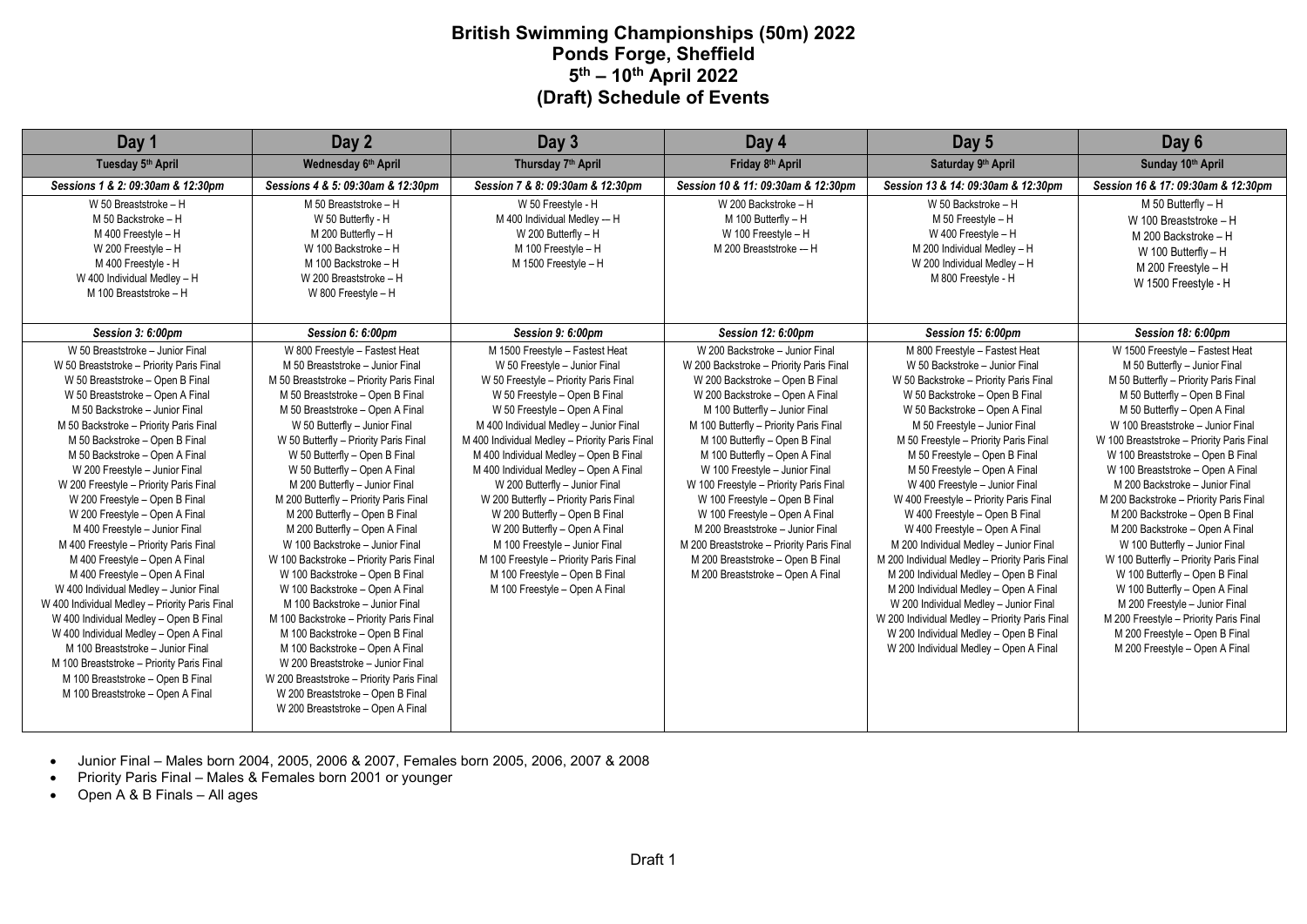



# **EVENT CONDITIONS**

#### **1. General Conditions**

- a) The British Swimming Managing Board ("the Board") reserves full powers over the British Swimming Championships (50m), including but not limited to cancelling, postponing or changing the Championships venue and/or format due to reasons beyond its reasonable control.
- b) The event conditions may be revised in response to Government and Public Health England guidelines related to COVID-19 and sporting competitions, and any other operational limitations. In addition to a change in conditions, limits may need to be placed on entry numbers which could result in some swimmers achieving a qualifying time not being admitted to the meet. In the event that conditions need to be altered or there is a need to restrict numbers, and if necessary manage numbers across age groups to allow the selection of international representative teams British Swimming will provide as much notice as possible. In the event of entries being limited and some entries being subsequently declined, entry fees will be refunded in full.
- c) The Competition shall be held under FINA Rules, the British Swimming Judicial Code and any additional conditions (printed in the respective Meet Information). Where FINA Rules do not provide (e.g. Health and Safety Regulations or Child Protection Guidelines) the requirements of Swim England shall apply to events held in England.
- d) Entries- These are only accepted from competitors registered as members of Swim England, Scottish Swimming, or Swim Wales since 5th April 2021 **or** competitors who have Great Britain as their FINA recognised 'sport nationality' and are a member of a club within a Federation that is affiliated to FINA. Where required to do so, competitors shall present their passport for age verification to the British Swimming Events Officer not later than 1500 hours on the day before the competition begins.
- e) A competitor must be a registered member, or equivalent, of the club in whose name he/she is entered, at the date of entry. For clubs in England, Scotland and Wales, this club must be offered by the online entry system.
- f) Junior competitors.
	- a. Junior Age Groups defined by FINA and LEN in relation to FINA World Junior Championships (WJC) and the LEN European Junior Championships (EJC);
		- i. male competitors born 2004, 2005, 2006, or 2007
		- ii. female competitors born 2005, 2006, 2007, or 2008
- g) Finals Only competitors who have Great Britain as their FINA recognised 'sport nationality' and are fully eligible to represent Great Britain at the 2022 FINA World Championships, 2022 European Championships, 2022 European Junior Championships or 2022 World Junior Championships (by the first day of competition,  $5<sup>th</sup>$  April 2022) may progress to any Final. All eligible competitors for the (two Open, 'Priority Paris' and Junior) finals will be seeded, by age group, into three respective finals (see section 4).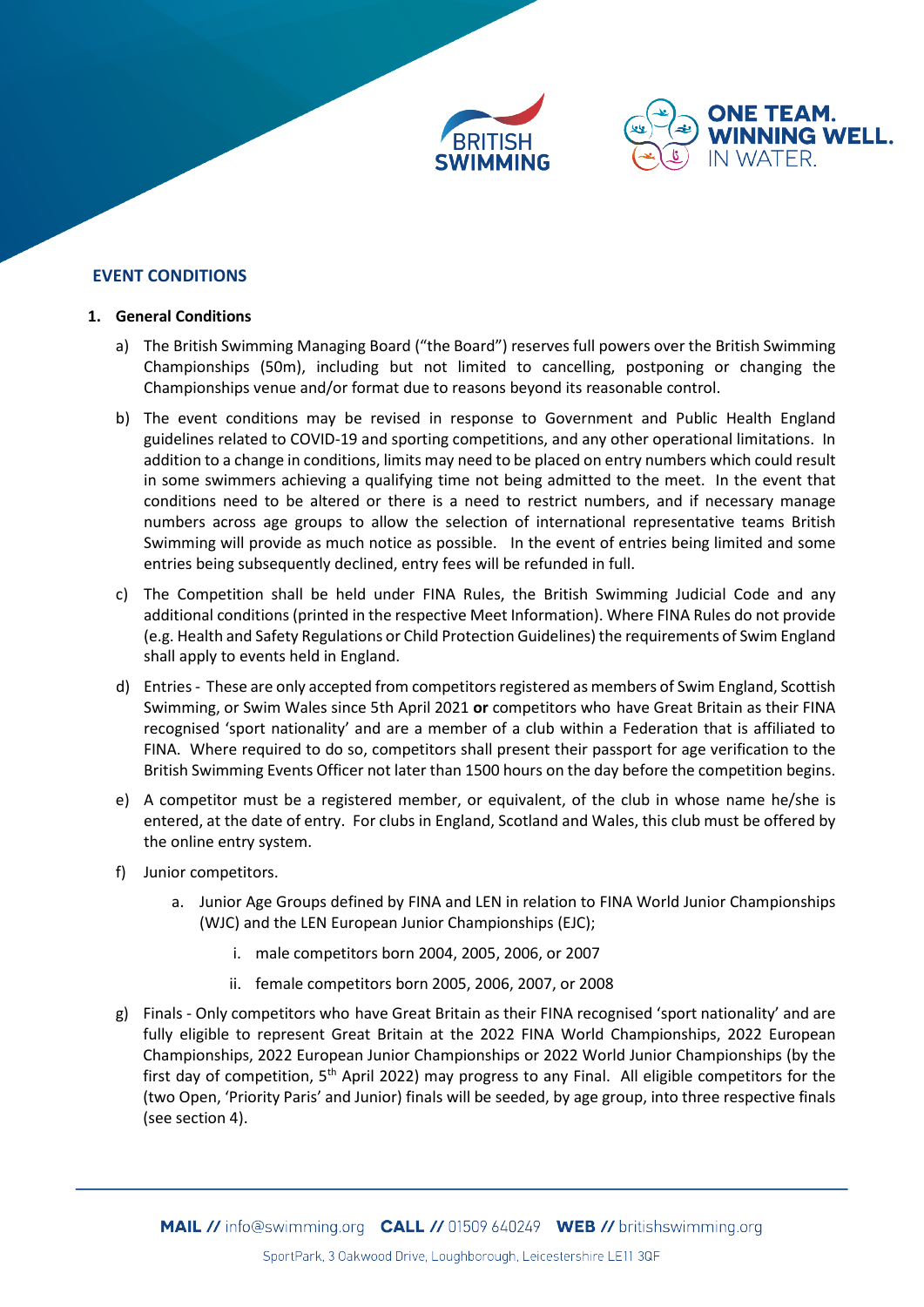



## **2. The Events**

Individual events:

- I. 50m, 100m, 200m, 400m, 800m and 1500m Freestyle
- II. 50m, 100m, 200m Backstroke, Breaststroke, Butterfly
- III. 200m, 400m Individual Medley

#### **3. Entries**

- a) Entry to the Championships will be by means of an online entry system. All competitors will be required to complete the online entry documentation in full and pay the required fee in order for their entry to be processed. Full instructions will be included in the Entry Pack.
- b) Entries shall open on 1st February 2022 and be received by the appropriate National Entries Administrator ("the Administrator") by no later than **1700 on Tuesday 15th March 2022. Please note that for the 2022 Championships no entries beyond the closing date will be accepted.**
- c) Only times achieved in a 50m pool are accepted for entry, no converted times will be accepted.
- d) Entry times for all individual events from Swim England, Scottish Swimming and Swim Wales entrants must be recorded in the British Swimming Rankings from swimming competitions designated or licensed for entry into national competitions since 1<sup>st</sup> January 2020.
- e) Split Times of a relay race are not acceptable for entry. The only exception is the first leg of relay, if the time it recorded on the British Rankings.
- f) A competitor may only compete in the name of one club at the competition.

#### **4. Meet Procedure**

- a) All events shall have Heats and Finals except for the 800m freestyle and 1500m freestyle which will be heat declared winner.
- b) Heats there will be two heats sessions (a morning session and an afternoon session).
	- a. The fastest 7 heats of each 50m, 100m and 200m event will be scheduled in the morning heats session. Any remainder heats will be swum in the afternoon heats session.
	- b. The fastest 6 heats of each 400m event will be scheduled in the morning heats session. Any remainder heats will be swum in the afternoon heats session.
	- c. The fastest heat of the 800m and 1500m freestyle will swum in the evening session (as per 4a). The next 3 fastest heats will be swim in the morning session. Any remainder heats will be swum in the afternoon heats session.
- c) There will be:
	- a. two Open Finals An 'A' and a 'B' final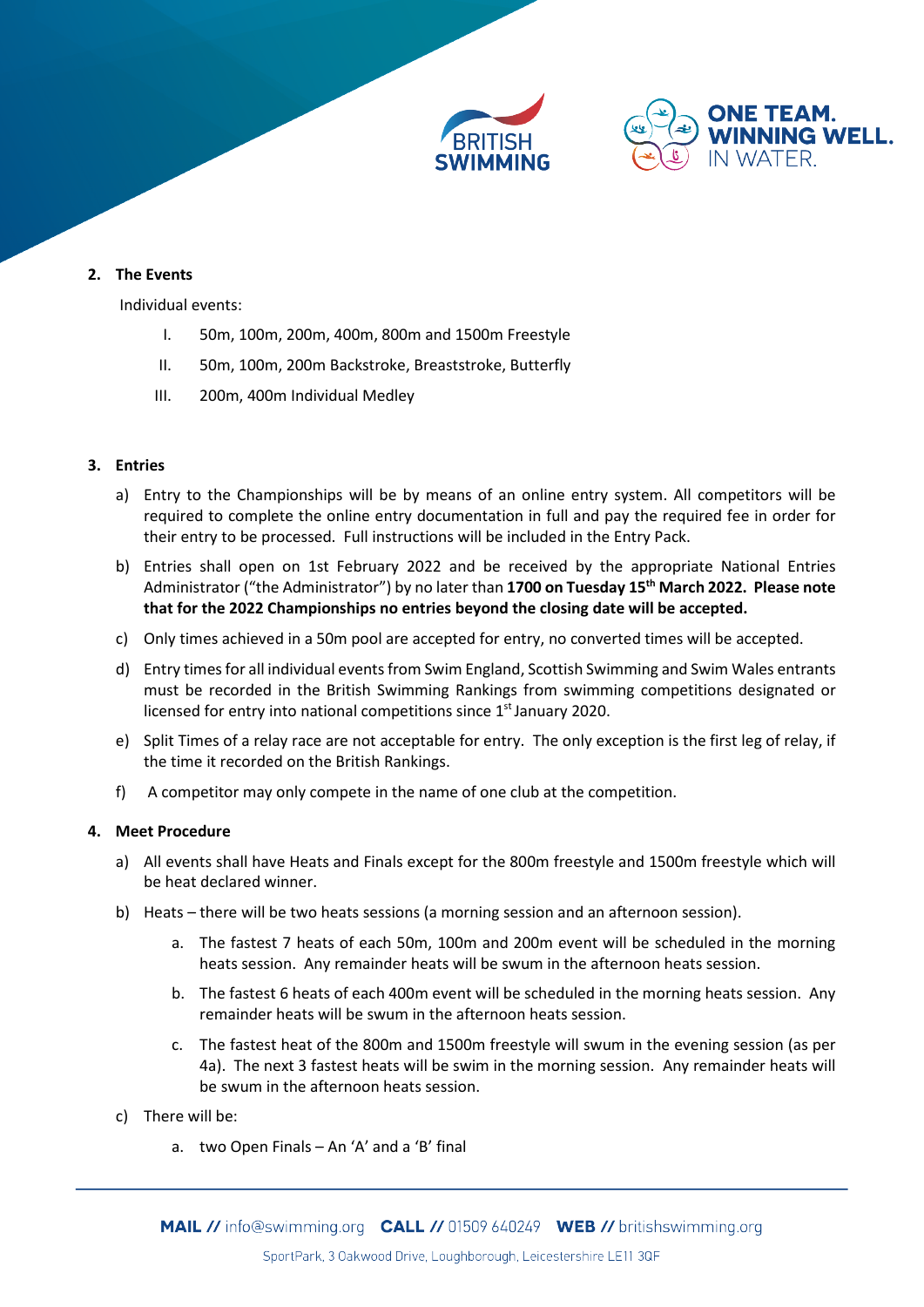



- b. one 'Priority Paris' Final (competitors born 2001 or later); and
- c. one Junior Final (FINA World Junior and LEN European Junior age group, see 1f) in all other events.
- d) The fastest sixteen competitors from the heats irrespective of age shall be allocated places in each of the two Open Finals (with the eight fastest in the A final), plus two reserves.
- e) The next fastest eight age-eligible competitors shall be allocated places in each of the two other finals, with priority given to the Priority Paris Final. A competitor in the Priority Paris or Junior Finals may also be a reserve for the Open Final and will be moved to the Open Final as necessary.
- f) Competitors whose entries have been accepted will be expected to swim unless they have complied with the withdrawal procedures.

### **5. Withdrawal from Heats**

a) Withdrawals must be made by the end of the Team Leader Meeting for day one swims, and by 12 noon on the day before for all subsequent days.

### **6. Withdrawal from Finals**

- a) Finalists and reserves, not wishing to swim, shall notify the Chief Recorder of their intention to withdraw no later than 30 minutes after the conclusion of the last event in the session in which they have qualified for the next round. The withdrawal shall be made on the official withdrawal form.
- b) Reserves will be released upon publication of the finals session start lists.

# **7. Call Room**

- a) Competitors must report to the Competition Stewards in the Call Room for heats and finals and follow their direction. It is an athlete's responsibility to report in good time for their event. Upon entry, the athlete must ensure that they report to a Steward and be registered as being present in the Call Room.
- b) All competitors are required to report to the Call Room in sufficient time and be available to parade for their event. They must enter the Call Room 'race ready' as under normal circumstances having entered the Call Room they should remain in its confines until lead onto the pool deck for their race.
- c) Coaches/chaperones will not be allowed in the call room area during the finals at any time.

### **8. Medals**

a) Medals shall be awarded to the competitors placed first, second and third in the Open A Final only.

# **9. Officials**

a) Technical Officials shall be selected from lists approved by British Swimming.